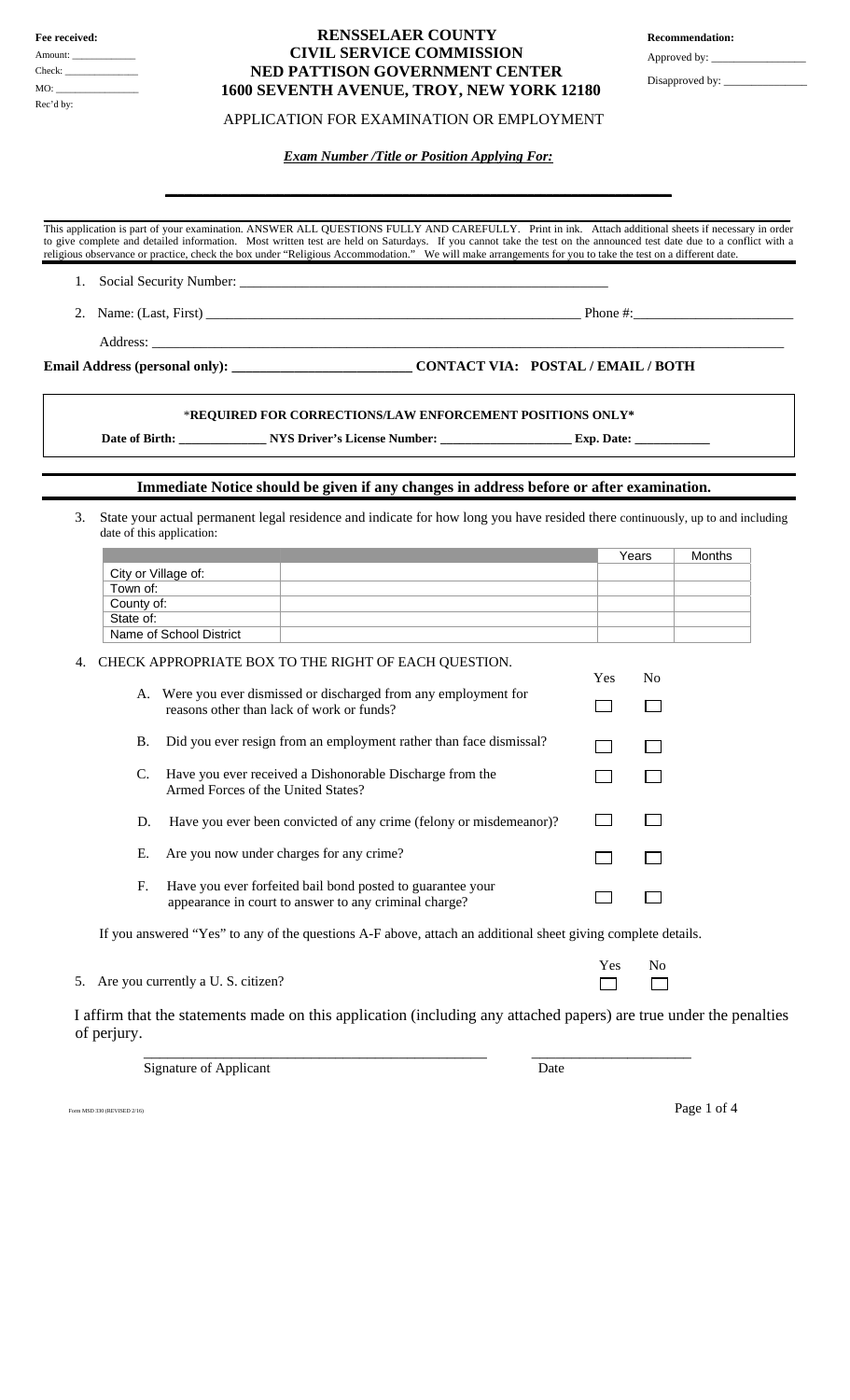| <b>6. SERVICE IN ARMED FORCES:</b>                                                                                                                                                                                                                                                                        | Yes        | N <sub>o</sub> |
|-----------------------------------------------------------------------------------------------------------------------------------------------------------------------------------------------------------------------------------------------------------------------------------------------------------|------------|----------------|
| (A) Have you ever served in the armed forces of the US?                                                                                                                                                                                                                                                   |            |                |
| (B) Date of entry into active service:                                                                                                                                                                                                                                                                    |            |                |
| (C) Date of discharge:                                                                                                                                                                                                                                                                                    |            |                |
| (D) Service serial number:                                                                                                                                                                                                                                                                                |            |                |
| (E) Have you ever received a permanent original<br>appointment or a permanent promotion in the<br>civil service of the state or any city or civil<br>division thereof from an eligible list on which<br>you were allowed additional credits as an honorably<br>discharged veteran?<br>7. VETERANS CREDIT: | <b>Yes</b> | N <sub>0</sub> |
| Do you claim additional credits as an honorable discharged war veteran?                                                                                                                                                                                                                                   | Check One  |                |
| (A) Yes, as a Non-disabled war veteran<br>(B) Yes, as a Disabled war veteran<br>$(C)$ No                                                                                                                                                                                                                  |            |                |
| If you claim veteran's credits, you must submit discharge or separation papers with this application.                                                                                                                                                                                                     |            |                |
| 8. RELIGIOUS ACCOMMODATION:                                                                                                                                                                                                                                                                               |            |                |
| Check if you desire special arrangements because of a Religious<br>Observer (For religious reasons cannot be tested on Saturdays.)                                                                                                                                                                        | Yes<br>J.  | N <sub>0</sub> |
| 9. Check if you are Handicapped Person requiring special arrangements<br>(Submit a statement describing the type of accommodations required.)                                                                                                                                                             |            |                |
| 10. Have you any loans made or guaranteed the New York State Higher<br>Education Services Corporation which are currently outstanding?                                                                                                                                                                    |            |                |
| THE NEW YORK STATE OF HUMAN RIGHTS LAW PROHIBITS DISCRIMINATION IN EMPLOYMENT<br>RACE, CREED, COLOR, NATIONAL ORIGIN, SEX, DISABILITY OR MARITAL STATUS ACCORDINGLY.<br>ADDITIONERAN CONTACTION OF UTUTTO AC EVANDOCUTO NINEGELY                                                                          |            |                |

THE NEW YORK STATE OF HUMAN RIGHTS LAW PROHIBITS DISCRIMINATION IN EMPLOYMENT BECAUSE OF AGE, RACE, CREED, COLOR, NATIONAL ORIGIN, SEX, DISABILITY OR MARITAL STATUS ACCORDINGLY. NOTHING IN THIS RACE, CREED, COLOR, NATIONAL ORIGIN, SEX, DISABILITY OR MARITAL STATUS ACCORDINGLY. NOTHING IN THIS APPLICATION FORM SHOULD BE VIEWED AS EXPRESSING DIRECTLY OR INDIRECTLY, ANY LIMITATION, SPECIFICATION OR DISCRIMINATION AS TO AGE, RACE, CREED, COLOR, NATIONAL ORIGIN, SEX, DISABILITY OR MARITAL STATUS IN CONNECTION WITH EMPLOYMENT UNDER THE JURISDICTION OF THE CIVIL SERVICE OFFICE.

BACKGROUND INVESTIGATION: APPLICANTS MAY BE REQUIRED TO UNDERGO A STATE AND NATIONAL CRIMINAL HISTORY BACKGROUND INVESTIGATION, WHICH WILL INCLUDE FINGERPRINT CHECK, TO DETERMINE SUITABILITY FOR APPOINTMENT. FAILURE TO MEET THE STANDARDS FOR THE BACKGROUND INVESTIGATION MAY RESULT IN DISQUALIFICATION.

| NONE OF THE ABOVE CIRCUMSTANCES REPRESENT AN AUTOMATIC BAR TO EMPLOYMENT. EACH CASE IS CONSIDERED         |  |
|-----------------------------------------------------------------------------------------------------------|--|
| AND EVALUATED ON INDIVIDUAL MERITS IN RELATION TO THE DUTIES AND RESPONSIBILITIES OF THE POSITION (S) FOR |  |
| WHICH YOU ARE APPLYING.                                                                                   |  |

| 11. EDUCATION:                                                                       |     |                |  |  |  |
|--------------------------------------------------------------------------------------|-----|----------------|--|--|--|
| Have you received a High School Diploma?                                             | Yes | N <sub>0</sub> |  |  |  |
| If yes, Name and Location of High School:                                            |     |                |  |  |  |
| If no, have you received a General Equivalency Diploma (G.E.D.)?                     |     |                |  |  |  |
| If you have a high school equivalency diploma, indicate issuing Governmental Agency. |     |                |  |  |  |
|                                                                                      |     |                |  |  |  |

Page 2 of 4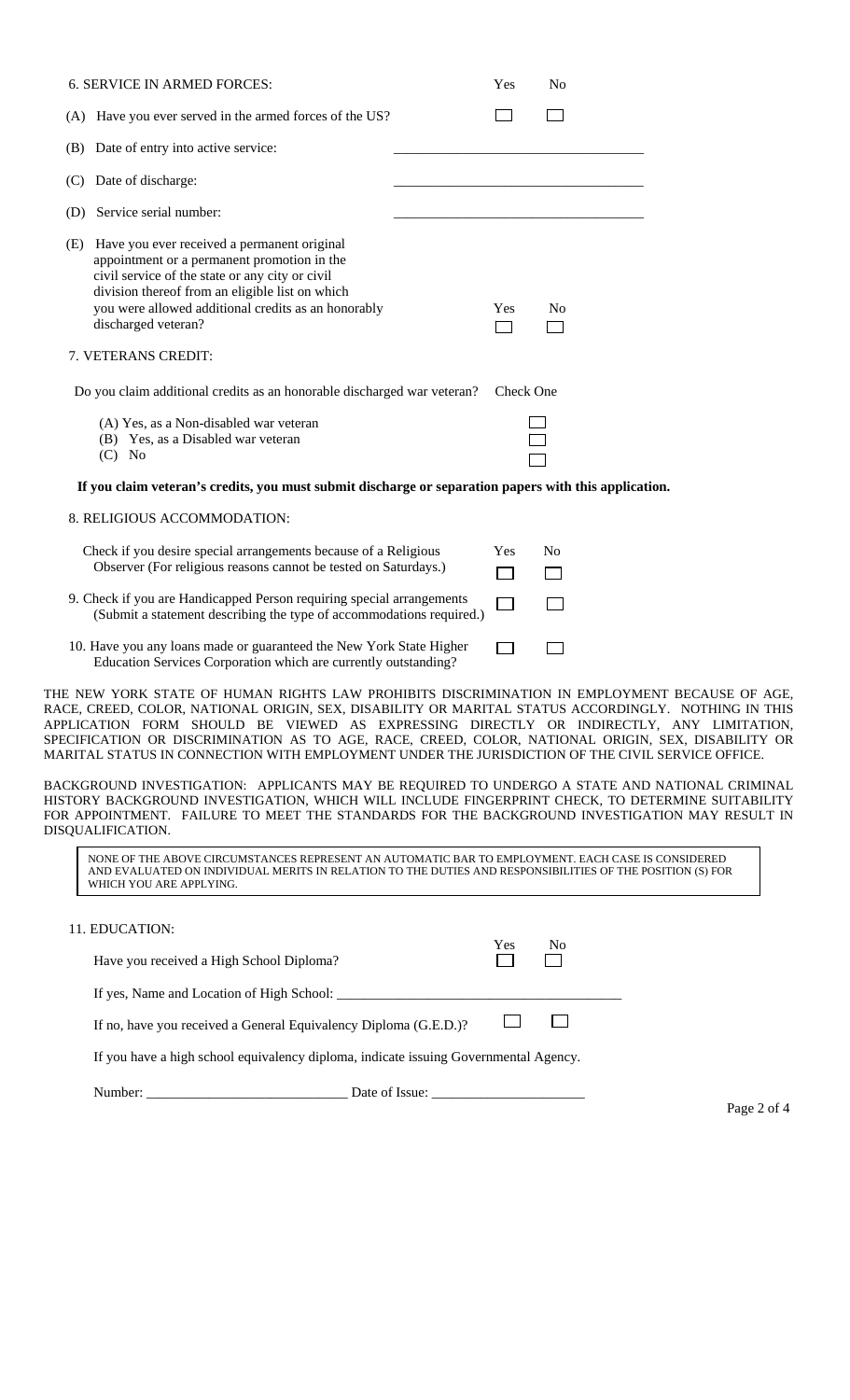#### 12. EDUCATION ABOVE HIGH SCHOOL LEVEL:

| Name of School                                                | Location | Course or Major |  | <b>Credits Completed</b> | Degree/Certif. Rec'd                                                                                                                                                                                                                                                                                                                                                |
|---------------------------------------------------------------|----------|-----------------|--|--------------------------|---------------------------------------------------------------------------------------------------------------------------------------------------------------------------------------------------------------------------------------------------------------------------------------------------------------------------------------------------------------------|
|                                                               |          |                 |  |                          |                                                                                                                                                                                                                                                                                                                                                                     |
| 13. LICENSE/CERTIFICATION:                                    |          |                 |  |                          |                                                                                                                                                                                                                                                                                                                                                                     |
| If yes, is this certification permanent? $Yes \_\_No \_\_No$  |          |                 |  |                          | Do you have a license, certification, or other authorization to practice a trade or Profession? Yes _____ No _____                                                                                                                                                                                                                                                  |
|                                                               |          |                 |  |                          |                                                                                                                                                                                                                                                                                                                                                                     |
|                                                               |          |                 |  |                          |                                                                                                                                                                                                                                                                                                                                                                     |
|                                                               |          |                 |  |                          | 14. If required on the announcement, do you have a valid license to operate a motor vehicle in New York State? Yes ____ No___                                                                                                                                                                                                                                       |
| required to furnish satisfactory proof of experience claimed. |          |                 |  |                          | 15. EXPERIENCE: Describe under the heading given below any employment or occupation you have ever had which includes<br>experience that tends to qualify you for the position and as far as possible every other employment including service<br>beginning with your most recent employment and work backward to consecutively to your first one. Applicants may be |
|                                                               |          |                 |  |                          | Length of Employment: From_____to______Firm Name: _________________________Address: __________________________                                                                                                                                                                                                                                                      |
|                                                               |          |                 |  |                          |                                                                                                                                                                                                                                                                                                                                                                     |
| Description of Duties:                                        |          |                 |  |                          |                                                                                                                                                                                                                                                                                                                                                                     |
|                                                               |          |                 |  |                          |                                                                                                                                                                                                                                                                                                                                                                     |
|                                                               |          |                 |  |                          | Length of Employment: From_____to______Firm Name: _________________________Address: __________________________                                                                                                                                                                                                                                                      |
|                                                               |          |                 |  |                          |                                                                                                                                                                                                                                                                                                                                                                     |
| Description of                                                |          |                 |  |                          | Duties: New York Contract to the Contract of the Contract of the Contract of the Contract of the Contract of the Contract of the Contract of the Contract of the Contract of the Contract of the Contract of the Contract of t                                                                                                                                      |
|                                                               |          |                 |  |                          |                                                                                                                                                                                                                                                                                                                                                                     |
|                                                               |          |                 |  |                          | Length of Employment: From_____to______Firm Name: _________________________Address: __________________________                                                                                                                                                                                                                                                      |
|                                                               |          |                 |  |                          |                                                                                                                                                                                                                                                                                                                                                                     |
| <b>Description of Duties:</b>                                 |          |                 |  |                          |                                                                                                                                                                                                                                                                                                                                                                     |
|                                                               |          |                 |  |                          |                                                                                                                                                                                                                                                                                                                                                                     |

Page 3 of 4